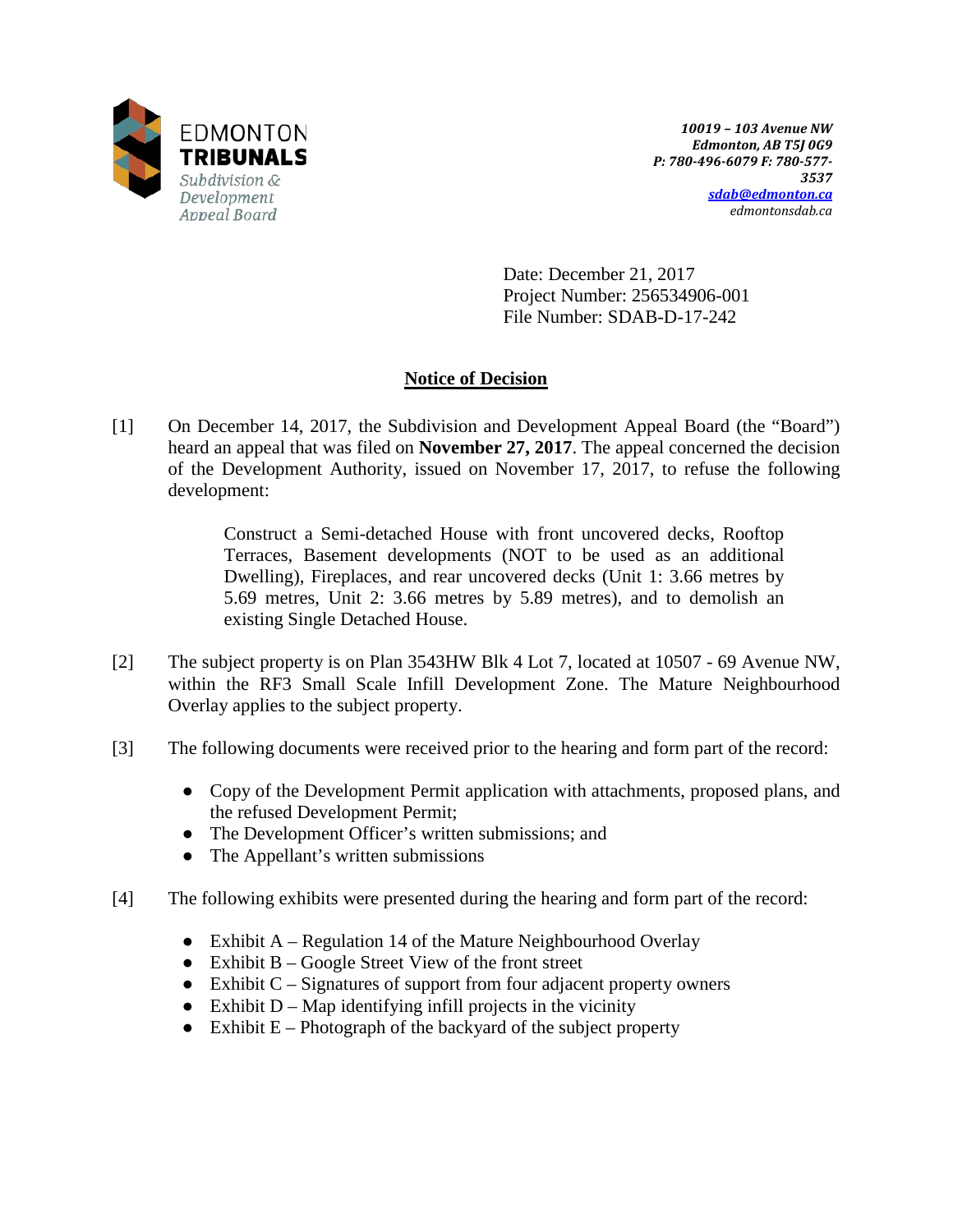### **Preliminary Matters**

- [5] At the outset of the appeal hearing, the Presiding Officer confirmed with the parties in attendance that there was no opposition to the composition of the panel.
- [6] The Presiding Officer outlined how the hearing would be conducted, including the order of appearance of parties, and no opposition was noted.
- [7] The appeal was filed on time, in accordance with Section 686 of the *Municipal Government Act*, RSA 2000, c M-26 (the "*Municipal Government Act*").

### **Summary of Hearing**

- *i) Position of the Appellant, Baum & Woolger Homes*
- [8] Mr. D. Baum and Mr. B. Woolger appeared on behalf of Baum & Woolger Homes.
- [9] They submitted information from the City website which states that the height of a house cannot exceed 10 metres or 2.5 storeys. They are within the maximum permitted height of 10 metres and the issue is in the way the Development Officer calculated the height. The Presiding Officer clarified that the Mature Neighbourhood Overlay applies to this zone; therefore, the maximum permitted height would be 8.9 metres.
- [10] The height of a building with a flat roof is calculated differently than a building with a pitched roof which severely skews the actual height of the building. The height of a flat roofed building is taken from the top of the roof but the height of a building with a pitched roof is taken from the mid-point of the highest roof truss. Their proposed development is essentially the same height as what would be permitted for a pitched roof building if their project were measured from the middle of the truss system. The overall height of the building does not change if it is two stories or two and one half stories. They referred the Board to drawings in their submission to clarify this point.
- [11] The Appellants submitted that the floor area of the upper half storey of a 2  $\frac{1}{2}$  Storey building shall not exceed 50 percent of the structure's second storey floor area and provided a copy of Regulation 14 of the Mature Neighbourhood Overlay (stamped Exhibit A) in support of this contention. The half storey they are proposing is only 34 percent of the floor area and is situated in the middle of the house, reducing any massing effect.
- [12] The entire block across the street from the proposed development is occupied by older apartment buildings which are higher than the proposed development. Mature trees along both sides of the front street mitigate privacy issues when they are leafed out during the summer. Privacy is not an issue in the winter as the terraces would not be used. A Google street view was submitted to show the apartment buildings and mature trees (stamped Exhibit B).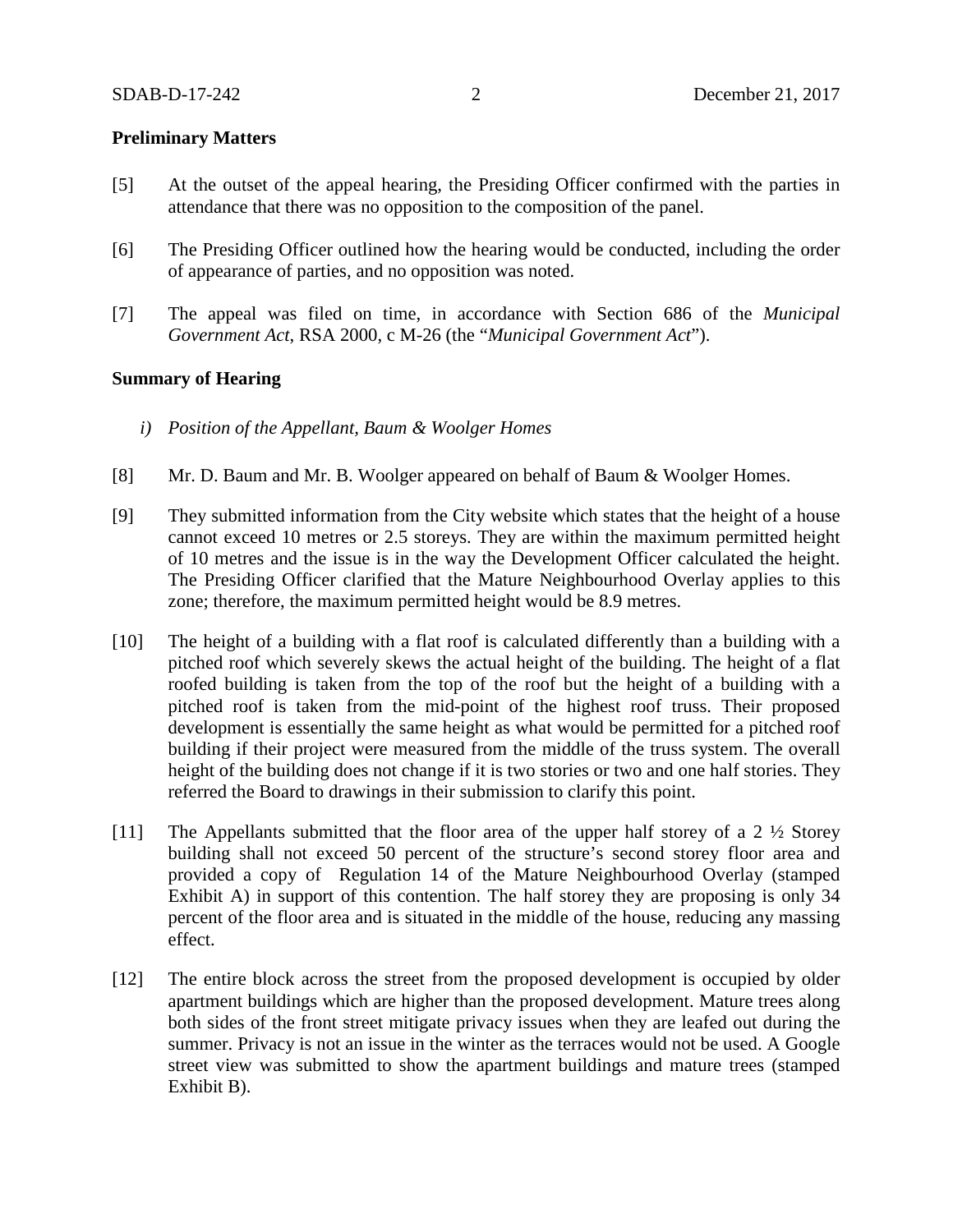- [13] The proposed development is situated such that it will not take away any sunlight from neighbours across the lane.
- [14] The Development Officer indicated to the Appellants that the required variances to the front, side and rear stepbacks would most likely have been granted if no height variance was required.
- [15] The Appellants referred the Board to the orange highlighted sections on their drawings to clarify the location of the rooftop terraces and why the requested variances would not have any adverse effect on neighbouring property owners. Sight lines to neighbours are partially obscured by the roof system.
- [16] The Development Officer conducted community consultation within a 60 metre radius and did not receive any objections regarding the height or the stepback deficiencies. While it was not a requirement, the Appellants obtained signatures of support from the two immediately adjacent neighbours as well as two neighbours directly across the lane from the proposed development (stamped Exhibit C).
- [17] Other than the height and required stepbacks, the house complies with all other regulations. At the request of the Development Officer, they positioned windows to be offset from those of their neighbours, sunk the house to help mitigate the height, changed building materials, moved the house further back on the property and provided frosted privacy screening on the rooftop terrace.
- [18] Infills do not have much room in the backyard for entertaining and rooftops terraces are a desirable amenity area.
- [19] Unlike other mature neighbourhoods, Allendale does not yet have a redevelopment plan in place, but their proposed development fits in with the goals the City has set for future bylaw modernizations as per the material in Part 5 of their submission. The subject site is located near a main road to the University, Whyte Avenue and Calgary Trail which conforms to the City's goal to "proactively support residential infill through transit oriented development in existing and future high frequency transit areas".
- [20] Mr. Baum purchased the property about three years ago because he feels this is a vibrant up and coming neighbourhood close to the City core. A map was submitted which identified numerous infill projects within a few blocks of the subject site (stamped Exhibit D).
- [21] Mr. Baum read Section 814.1 of the *Edmonton Zoning Bylaw*

### **814.1 General Purpose**

The purpose of this Overlay is to regulate residential development in Edmonton's mature residential neighbourhoods, while responding to the context of surrounding development, maintaining the pedestrian-oriented design of the streetscape, and to provide an opportunity for consultation by gathering input from affected parties on the impact of a proposed variance to the Overlay regulations.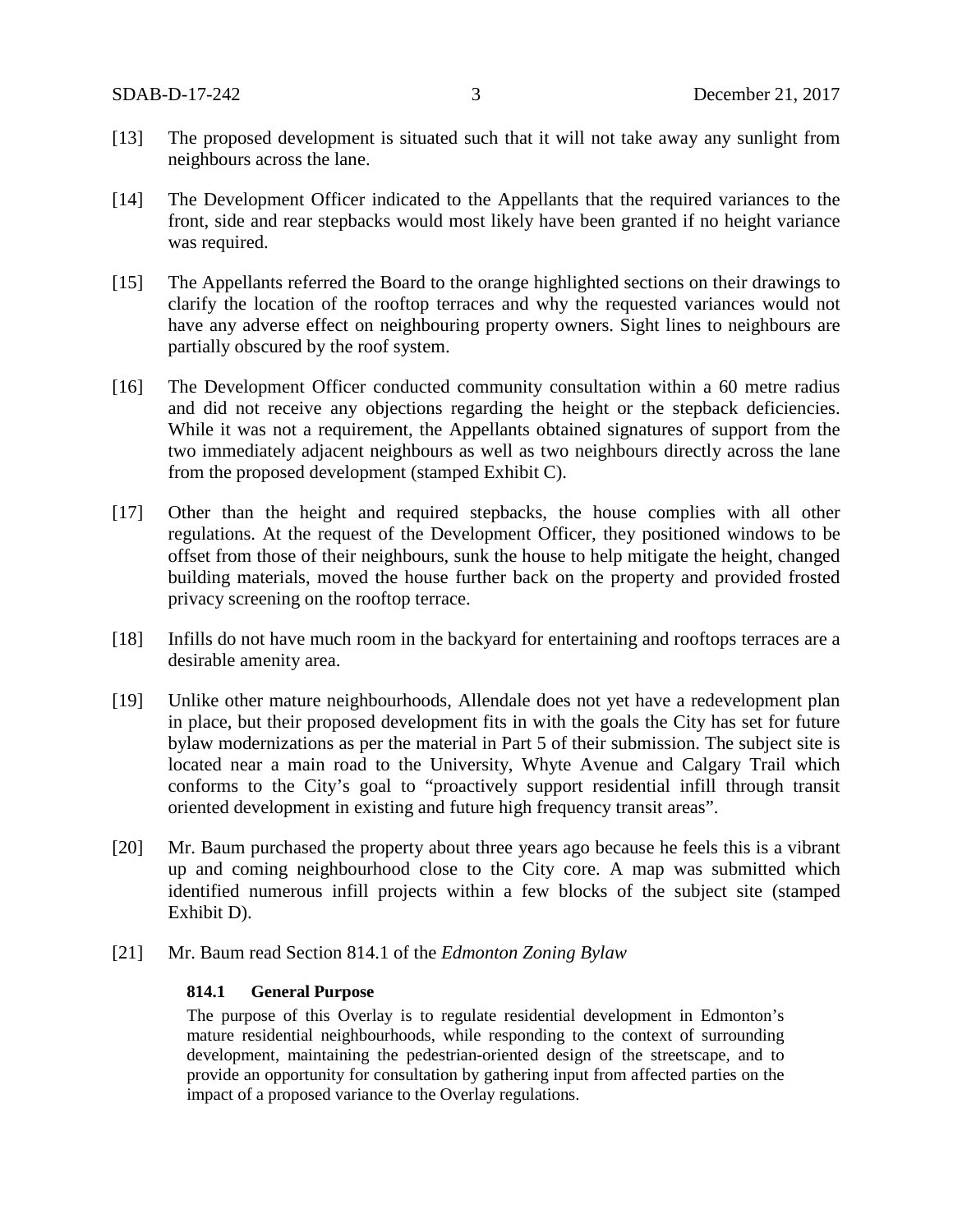They have done their best to follow these requirements and feel they have developed a pedestrian oriented design.

- [22] They strongly disagree with the Development Officer's opinion that "the proposed development would unduly interfere with the amenities of the neighbourhood or materially interfere with or affect the use, enjoyment or value of neighbouring properties, and would not be reasonably compatible with the surrounding developments". They feel they are proposing a desirable building which will add value and curb appeal to the neighbourhood. No neighbouring property owners expressed any objection; in fact, neighbours felt the development would add to their property values as well. It is compatible with the numerous infill projects throughout the neighbourhood, including duplexes on the same block.
- [23] The Appellants provided the following responses to questions from the Board:
	- a) They confirmed they had shown the neighbours their blue prints and pointed out the proposed rooftop terraces.
	- b) Revising the plans to conform to the maximum permitted height would require major design changes.
	- c) They intend to build a garage in the backyard and a large tree in the backyard of the neighbour across the lane completely blocks the view. A photo of the backyard was submitted (stamped Exhibit E).
	- d) They showed the location of the midpoint of the parapet (Section 52.1(b) of the *Edmonton Zoning Bylaw*) on their drawings.
	- e) They confirmed they are in agreement with the conditions recommended by the Development Officer should the development be permitted.
	- *ii) Position of the Development Officer, Ms. R. Lee*
- [24] The Development Officer did not attend the hearing and the Board relied on her written submission.

# **Decision**

- [25] The appeal is ALLOWED and the decision of the Development Authority is REVOKED. The development is GRANTED as applied for to the Development Authority, subject to the following CONDITIONS:
	- 1. This Development Permit authorizes the development of a Semi-detached House with front uncovered decks, Rooftop Terraces, Basement developments (NOT to be used as an additional Dwelling), Fireplaces, and rear uncovered decks (Unit 1: 3.66 metres by 5.69 metres, Unit 2: 3.66 metres by 5.89 metres), and to demolish an existing Single Detached House. The development shall be constructed in accordance with the stamped and approved drawings.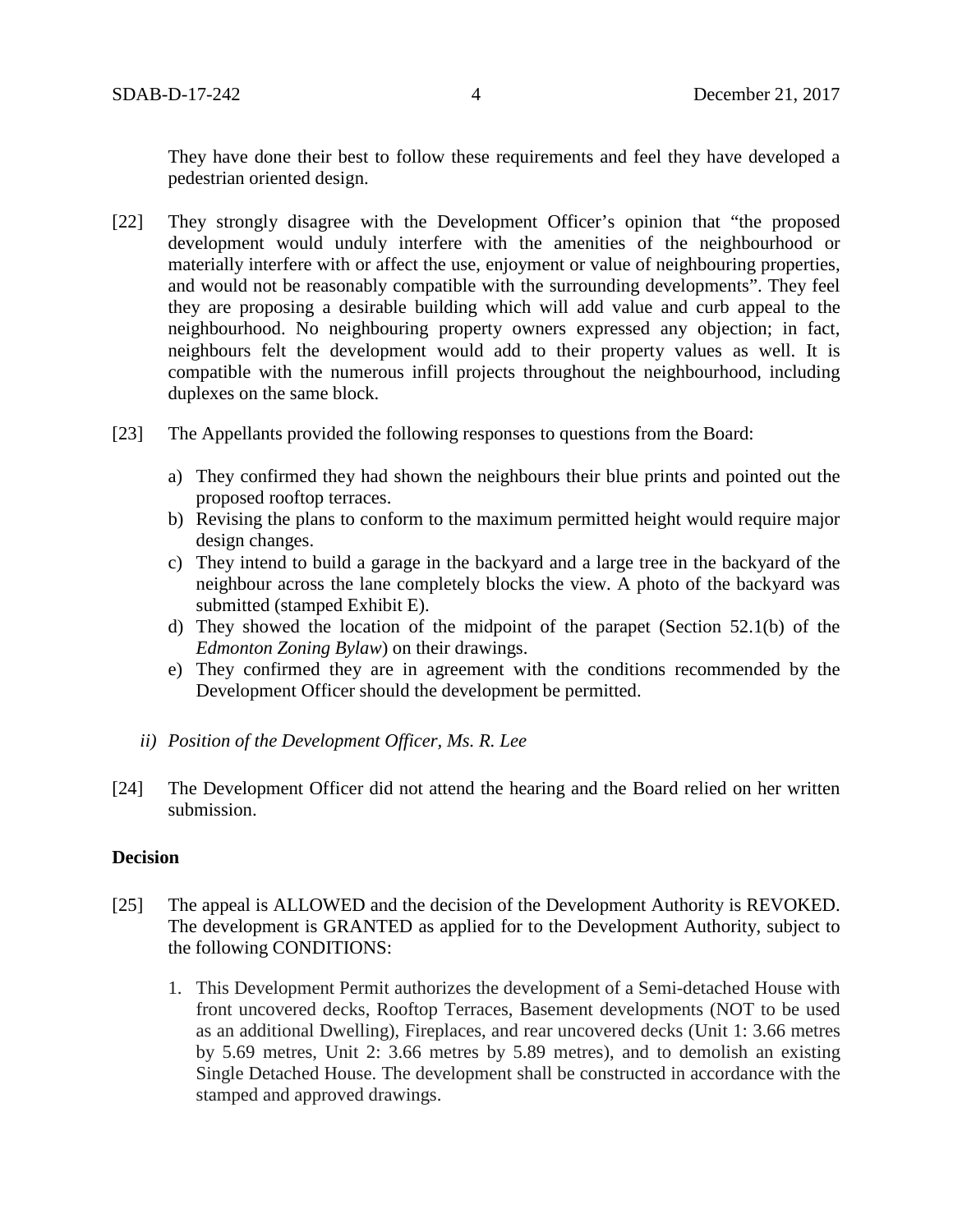- 2. WITHIN 14 DAYS OF APPROVAL, prior to any demolition or construction activity, the applicant must post on-site a development permit notification sign (Section 20.5.2)
- 3. The area hard surfaced for a Driveway shall comply with Section 54.6 of the *Edmonton Zoning Bylaw 12800*.
- 4. Except for the hard surfacing of Driveways and/or Parking Areas approved on the site plan for this application, the remainder of the Site shall be landscaped in accordance with the regulations set out in Section 55 of the *Edmonton Zoning Bylaw 12800.*
- 5. Landscaping shall be provided on the Site within 18 months of the occupancy of the Semi-detached House. Trees and shrubs shall be maintained on the Site for a minimum of 42 months after the occupancy of the Semi-detached House (Reference Section 55.2.1).
- 6. One deciduous tree with a minimum Caliper of 50 mm, one coniferous tree with a minimum Height of 2.5 m and four shrubs shall be provided for each Dwelling (two Dwellings on site). Deciduous shrubs shall have a minimum Height of 300 mm and coniferous shrubs shall have a minimum spread of 450 mm (Reference Section 55.2.1).
- 7. All Yards visible from a public roadway, other than a Lane, shall be seeded or sodded. Seeding or sodding may be substituted with alternate forms of ground cover, including hard decorative pavers, washed rock, shale or similar treatments, perennials, or artificial turf, provided that all areas of exposed earth are designed as either flower beds or cultivated gardens (Reference Section 55.2.1).
- 8. Private Outdoor Amenity Area shall be designed for the occupants of a specific Dwelling, and shall be provided immediately adjacent to, and with direct access from, the Dwelling it is to serve. It shall be landscaped and surfaced for convenient use for outdoor activities. (Reference Section 47.2)

# ADVISEMENTS:

- 1. Lot grades must comply with the *Edmonton Drainage Bylaw 16200*. Contact Drainage Planning and Engineering at 780-496-5576 or lot.grading@edmonton.ca for lot grading inspection inquiries.
- 2. Any future deck development greater than 0.6 metres (2 feet) in height will require development and building permit approvals
- 3. Any future deck enclosure or cover requires a separate development and building permit approval.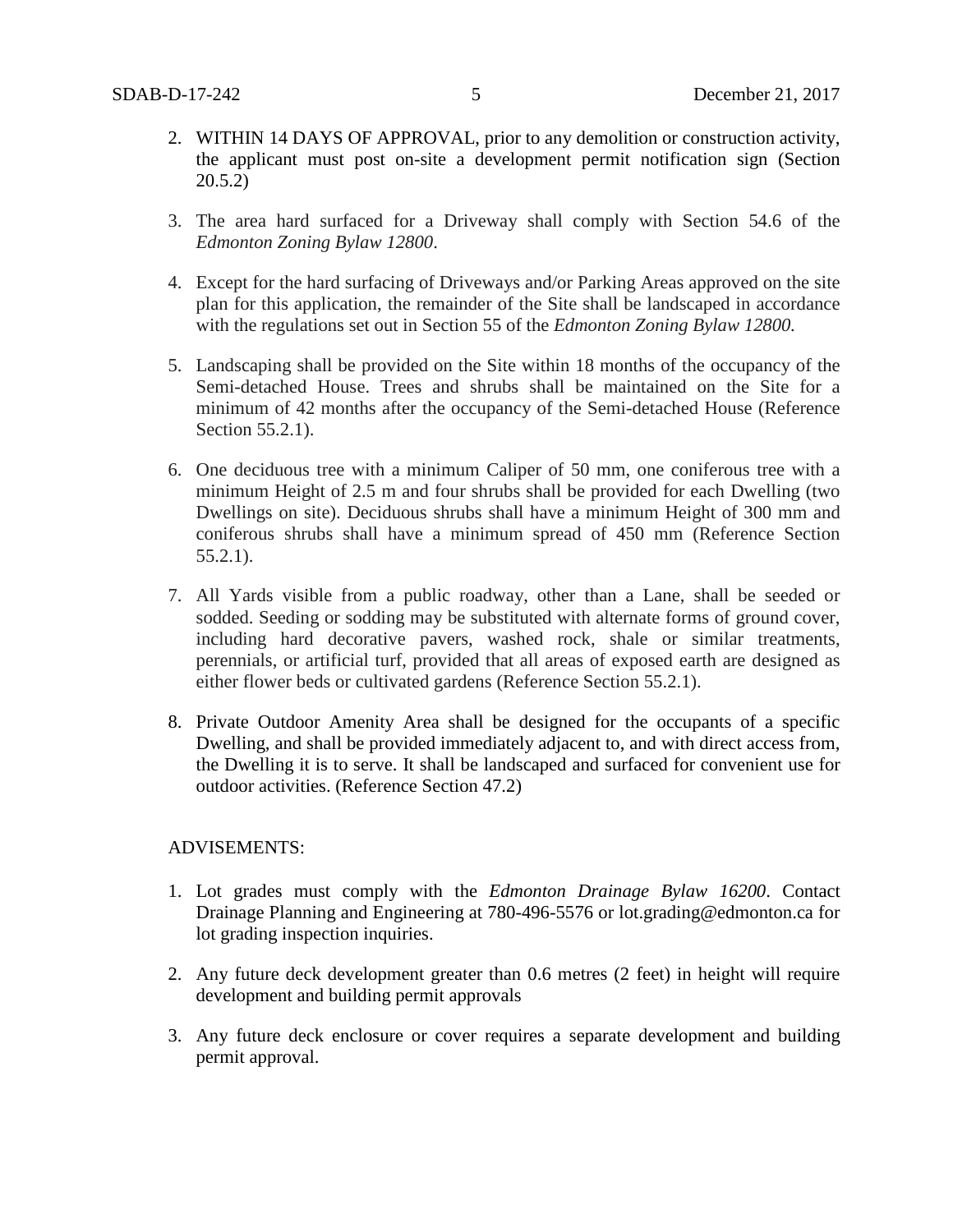- 4. The driveway access must maintain a minimum clearance of 1.5 metres from the service pedestal and all other surface utilities.
- 5. Any hoarding of construction taking place on road right-of-way requires an OSCAM (On-Street Construction and Maintenance) permit. It should be noted that the hoarding must not damage boulevard trees. The owner or Prime Contractor must apply for an OSCAM online at: www.edmonton.ca/transportation/on\_your\_streets/on-street-constructionmaintenance-permit.aspx
- 6. Unless otherwise stated, all above references to "section numbers" refer to the authority under the *Edmonton Zoning Bylaw 12800*.
- 7. An approved Development Permit means that the proposed development has been reviewed against the provisions of this bylaw. It does not remove obligations to conform with other legislation, bylaws or land title instruments including, but not limited to, the *Municipal Government Act*, the *Safety Codes Act* or any caveats, restrictive covenants or easements that might be attached to the Site.
- [26] In granting the development, the following variances to the *Edmonton Zoning Bylaw* are allowed:
	- 1. The maximum allowable building Height of 8.9 metres as per Section 814.3(5) is varied to allow an excess of 0.75 metres, thereby increasing the maximum allowed Height to 9.65 metres.
	- 2. The maximum allowable building Height of 9.3 metres (to the top of parapet) as per Section  $52(1)(b)$  is varied to allow an excess of 0.5 metres, thereby increasing the maximum allowed to 9.8 metres.
	- 3. The minimum required Stepback of 1.0 metres from any building Facade facing a Front Lot Line as per Section 61.1(a)(i) is varied to allow a deficiency of 0.4 metres, thereby decreasing the minimum required to 0.6 metres.
	- 4. The minimum required Stepback of 2.0 metres from any building Facade facing a Rear Lot Line as per Section 61.1(a)(ii) is varied to allow a deficiency of 0.18 metres, thereby decreasing the minimum required to 1.82 metres.
	- 5. The minimum required Stepback of 2.0 metres from any building Facade facing a Side Lot Line, where the Site Width is 10.0 metres or greater, as per Section  $61.1(a)(iv)$  is varied to allow a deficiency of 0.63 metres, thereby decreasing the minimum required to 1.37 metres.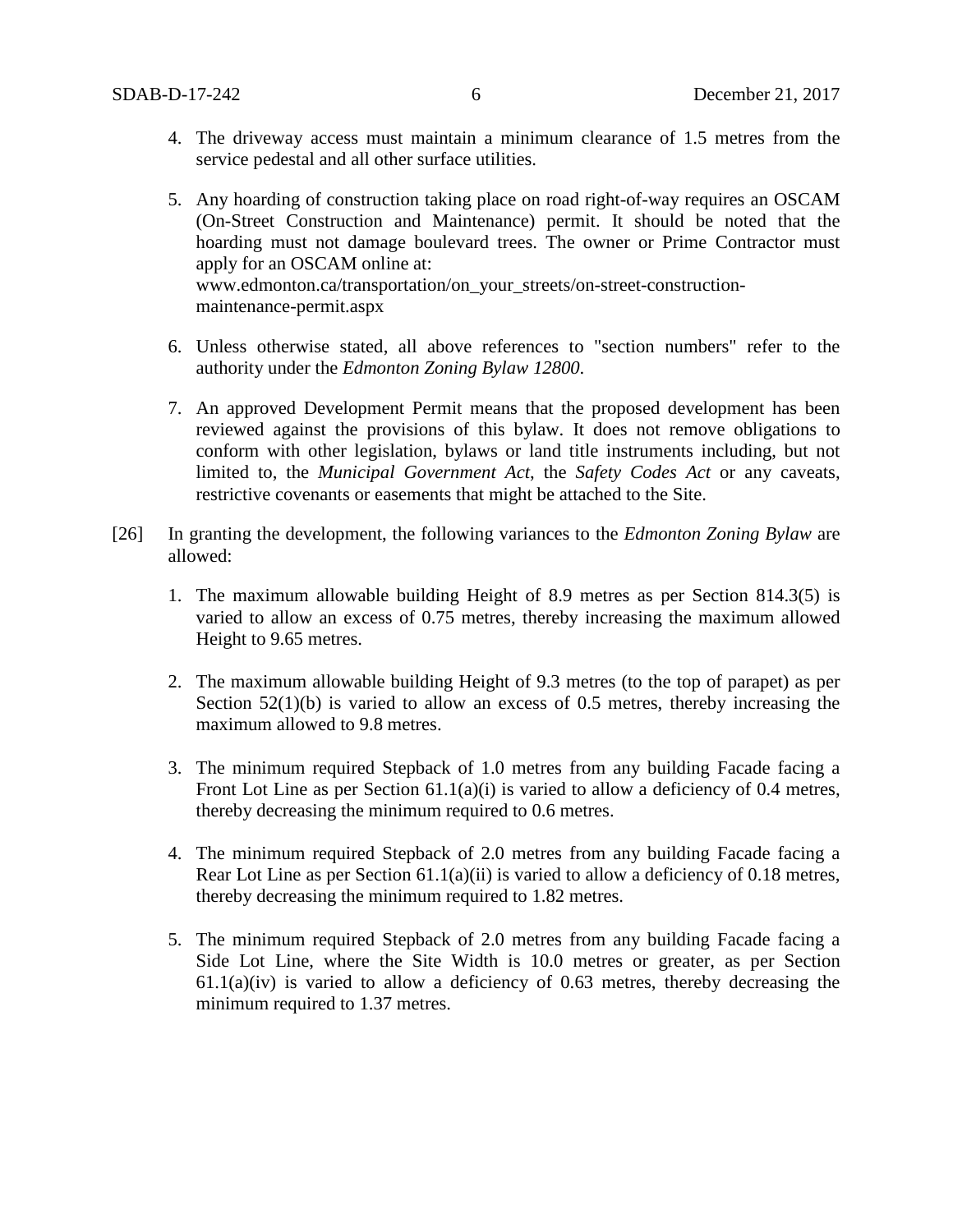#### **Reasons for Decision**

- [27] Semi-detached Housing is a Permitted Use in the RF3 Small Scale Infill Development Zone.
- [28] With respect to Height, the Appellant provided evidence that he could have built the third half story to cover fifty percent of the Floor Area. However, the provision he cited from the Mature Neighbourhood Overlay in support of this contention is no longer in force, having been repealed by Bylaw 18013, which was passed May 29, 2017 and became effective September 2, 2017. Pursuant to section 687(3)(a.3) of the *Municipal Government Act,* the Board applies the version of the *Edmonton Zoning Bylaw* in effect as of the date of the hearing, which in this case occurred on December 14, 2017. Notwithstanding that the regulation cited by the Appellant is no longer in force, the fact remains that his third story only covers thirty four percent of the Floor Area, thereby mitigating any massing effect on nearby neighbours.
- [29] The Height exceeds the limit in the Mature Neighbourhood Overlay; therefore, the Development Officer carried out a community consultation with all of the property owners within a 60 metre radius in accordance with Section 814.5 of the *Edmonton Zoning Bylaw*. The Development Officer provided evidence that there was no opposition lodged as a result of this consultation and the Board finds the community consultation provisions have been complied with. Additionally, no opposition was voiced at the Board hearing or as a result of the 60 metre notification process carried out by the Board in advance of its hearing.
- [30] The Appellant also provided evidence that the proposed development is located across the street from a number of apartment buildings and he gave evidence that those apartment buildings are higher than what he is seeking to build. His house is not out of character with the Height of buildings on this street.
- [31] The Appellant provided evidence with respect to the front Stepback. Any potential overlook issue is mitigated by mature trees on this street and any overlook would be into the apartments across the street. Further mitigating any impact is a frame-like extension built onto the front of the proposed development.
- [32] The deficiency in the side Stepback is mitigated by the sloping roof lines that obscure sight lines from the roof top patios into neighbouring yards.
- [33] With respect to the overlook in the rear, the Appellant indicated an intention to build a garage and his neighbour directly across the lane has a large tree obscuring any overlook into their yard.
- [34] Additionally, the Appellant provided evidence he had consulted with the adjacent neighbour on either side as well as the two neighbours directly behind the proposed development. He had provided these neighbours with his building plans. These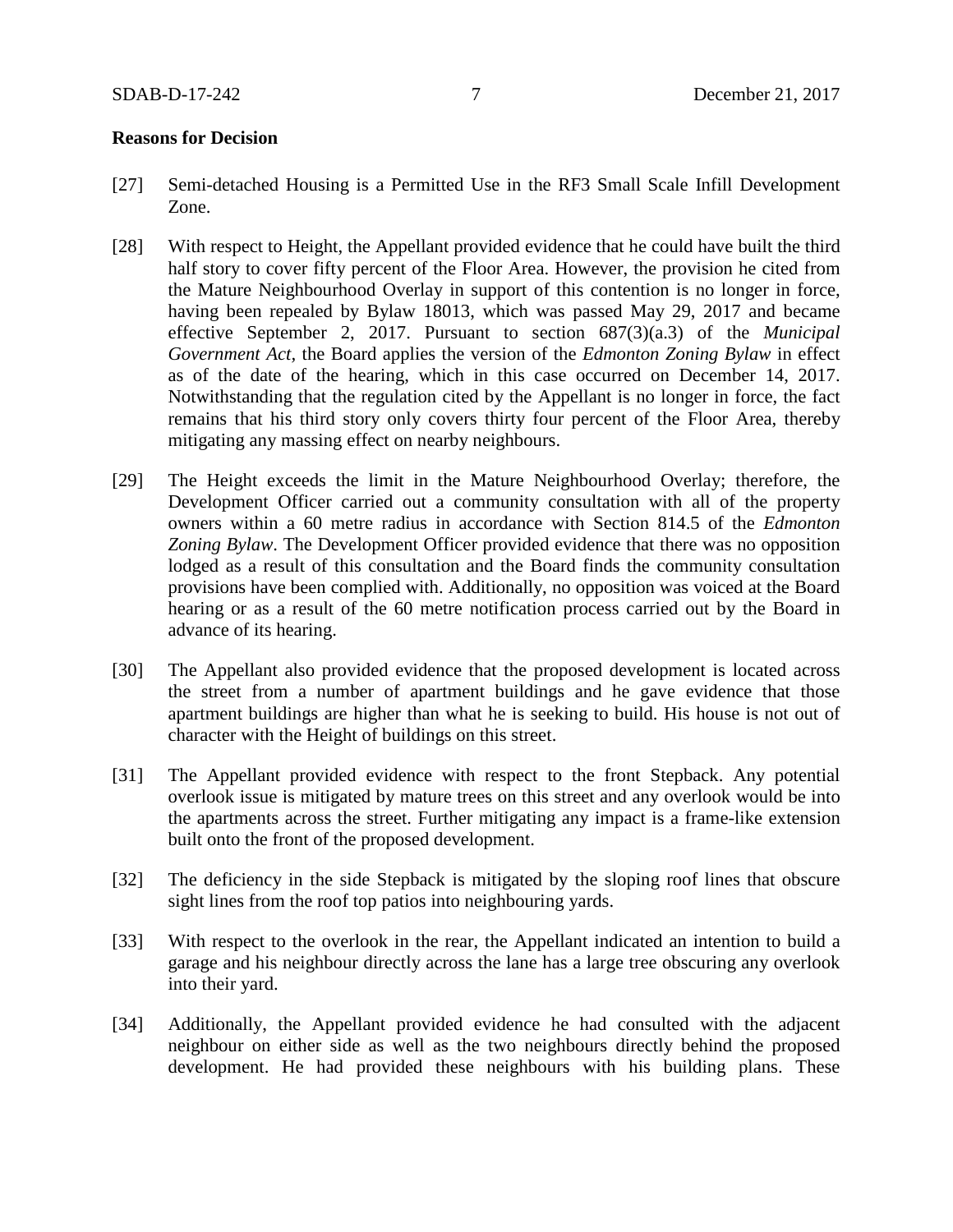neighbours supported his development application and he provided a written petition with their signatures.

- [35] The Appellant provided the Board with evidence that this is a neighbourhood in transition. A number of similar projects have been built within a two block radius of the proposed development.
- [36] Having regard for all of the preceding reasons, the Board is satisfied that granting the required variances would not unduly interfere with the amenities of the neighbourhood nor materially interfere with or affect the use, enjoyment or value of neighbouring parcels of land.

Anna Lund, Presiding Officer Subdivision and Development Appeal Board

Board Members Present: Ms. T. Jones, Mr. A. Bolstad, Mr. R. Handa, Mr. R. Hobson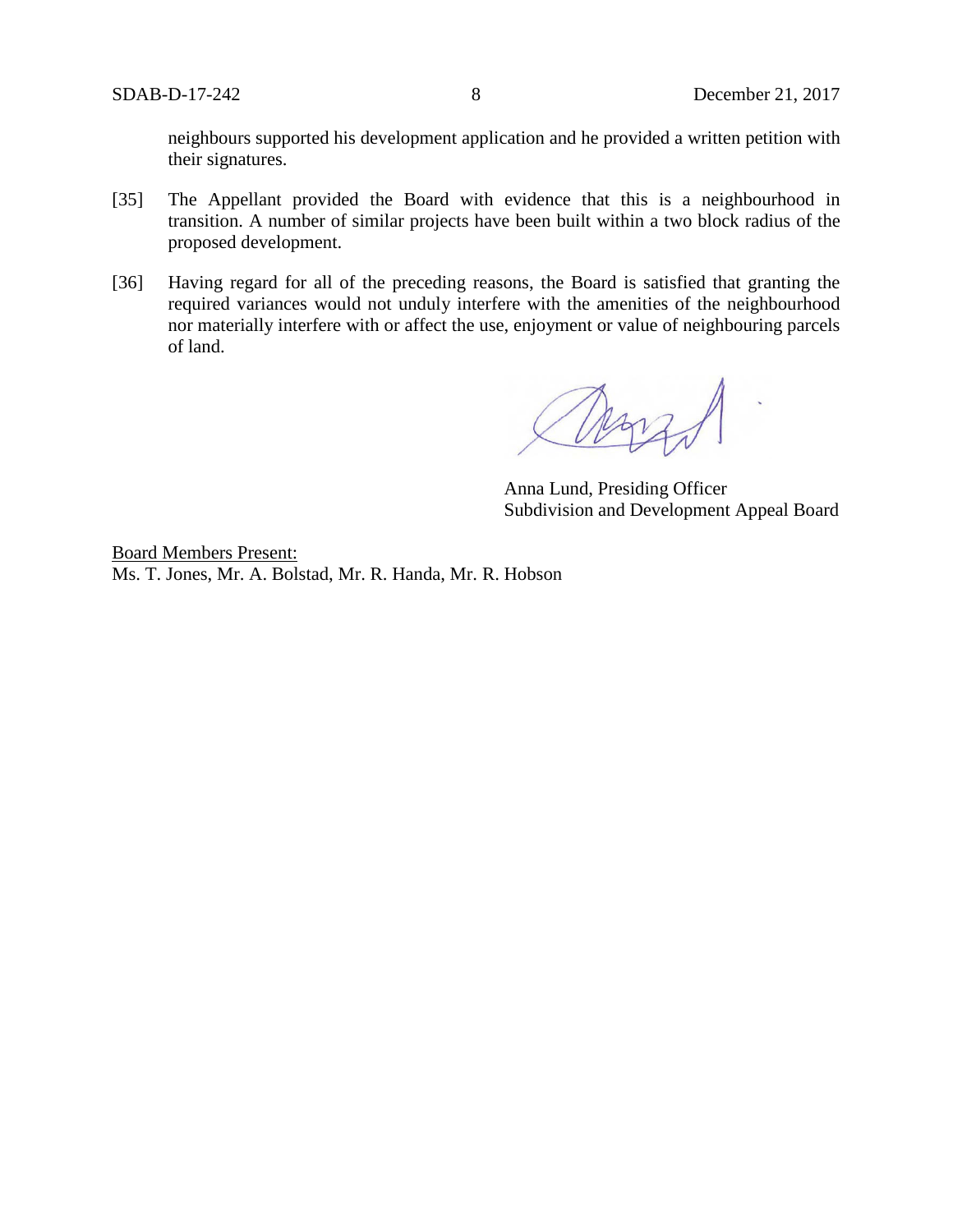### **Important Information for the Applicant/Appellant**

- 1. This is not a Building Permit. A Building Permit must be obtained separately from the Sustainable Development Department, located on the 2nd Floor, Edmonton Tower, 10111 – 104 Avenue NW, Edmonton, AB T5J 0J4.
- 2. Obtaining a Development Permit does not relieve you from complying with:
	- a) the requirements of the *Edmonton Zoning Bylaw*, insofar as those requirements have not been relaxed or varied by a decision of the Subdivision and Development Appeal Board,
	- b) the requirements of the *Alberta Safety Codes Act*,
	- c) the *Alberta Regulation 204/207 – Safety Codes Act – Permit Regulation*,
	- d) the requirements of any other appropriate federal, provincial or municipal legislation,
	- e) the conditions of any caveat, covenant, easement or other instrument affecting a building or land.
- 3. When an application for a Development Permit has been approved by the Subdivision and Development Appeal Board, it shall not be valid unless and until any conditions of approval, save those of a continuing nature, have been fulfilled.
- 4. A Development Permit will expire in accordance to the provisions of Section 22 of the *Edmonton Zoning Bylaw, Bylaw 12800*, as amended.
- 5. This decision may be appealed to the Alberta Court of Appeal on a question of law or jurisdiction under Section 688 of the *Municipal Government Act*, RSA 2000, c M-26. If the Subdivision and Development Appeal Board is served with notice of an application for leave to appeal its decision, such notice shall operate to suspend the Development Permit.
- 6. When a decision on a Development Permit application has been rendered by the Subdivision and Development Appeal Board, the enforcement of that decision is carried out by the Sustainable Development Department, located on the 2nd Floor, Edmonton Tower, 10111 – 104 Avenue NW, Edmonton, AB T5J 0J4.

*NOTE: The City of Edmonton does not conduct independent environmental checks of land within the City. If you are concerned about the stability of this property for any purpose, you should conduct your own tests and reviews. The City of Edmonton, when issuing a development permit, makes no representations and offers no warranties as to the suitability of the property for any purpose or as to the presence or absence of any environmental contaminants on the property.*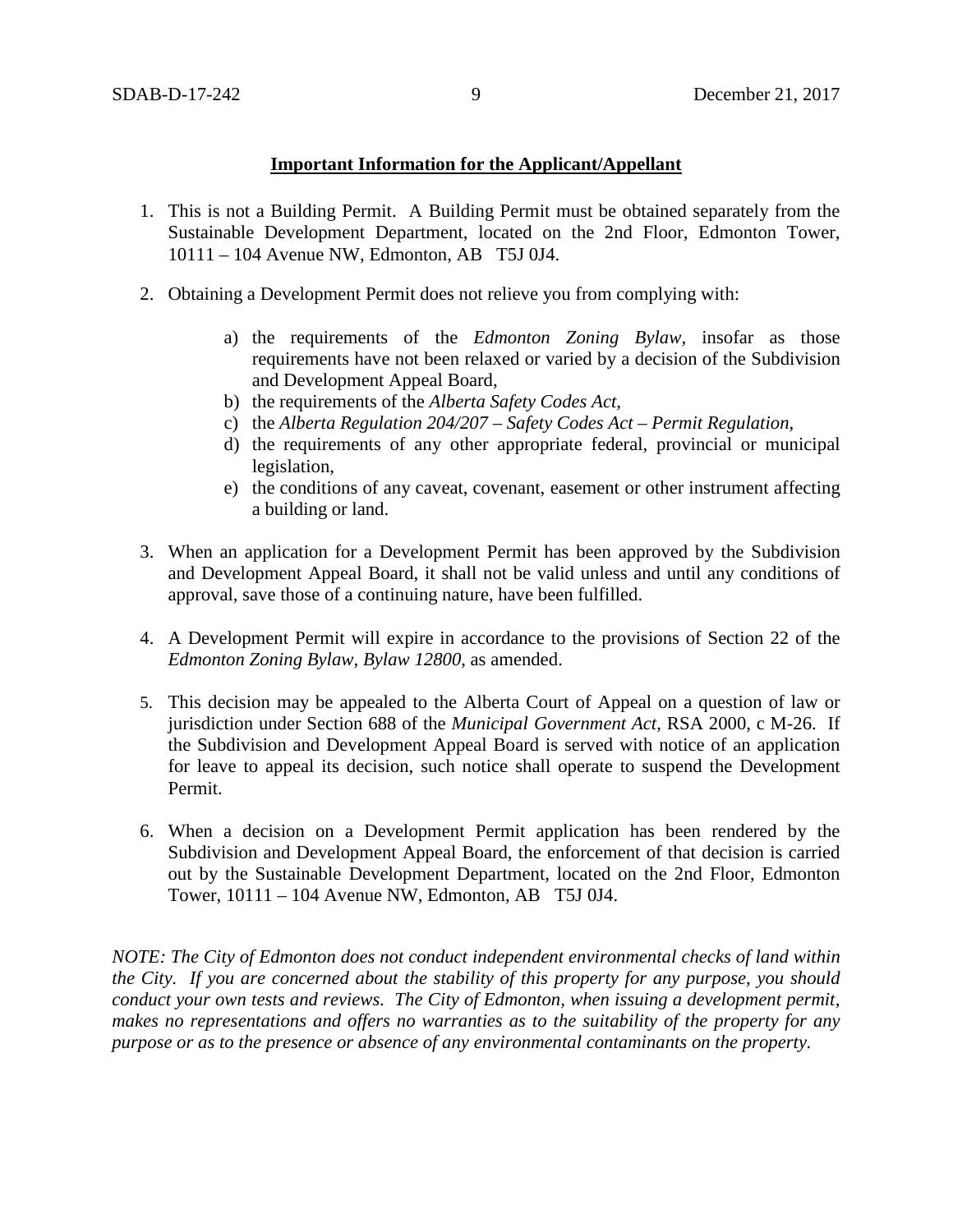

December 20, 2017

RE: Project No. 267413235-001 / SDAB-D-17-243, an Order to Cease the Cannabis Retail Sales Use immediately and remove all related materials from the property by December 3, 2017 - 7809 – 109 Street NW

# **Summary of the Hearing on the Preliminary Matter:**

- [1] The Presiding Officer outlined how the hearing would be conducted and confirmed with the parties in attendance that there was no opposition to the composition of the panel.
- [2] Legal counsel for the Appellant, Ms. J. Buhler, and legal counsel for the City of Edmonton, Mr. M. Gunther, City of Edmonton, jointly submitted their request to postpone the hearing of this matter to February 28, 2018.
- [3] The postponement would provide the Appellant the opportunity to apply for a Development Permit which complies with the Edmonton Zoning Bylaw, potentially rendering the Stop Order unnecessary and the hearing of this appeal moot.
- [4] Upon questioning by the Board, Mr. Gunther explained that the Appellant may pursue a development application for a Health Services Use, which is a Permitted Use in the subject zone.
- [5] Mr. A. Schiewe of Heart Kitchen, a neighbouring business owner in attendance, felt the proposed development would still have a negative impact even if was approved as a different Use. The Presiding Officer clarified that the issue before the Board at the moment is the Postponement Request and not the merits of the Appeal.

# **Decision on the Preliminary Matter:**

[6] The Board passed the following motion: